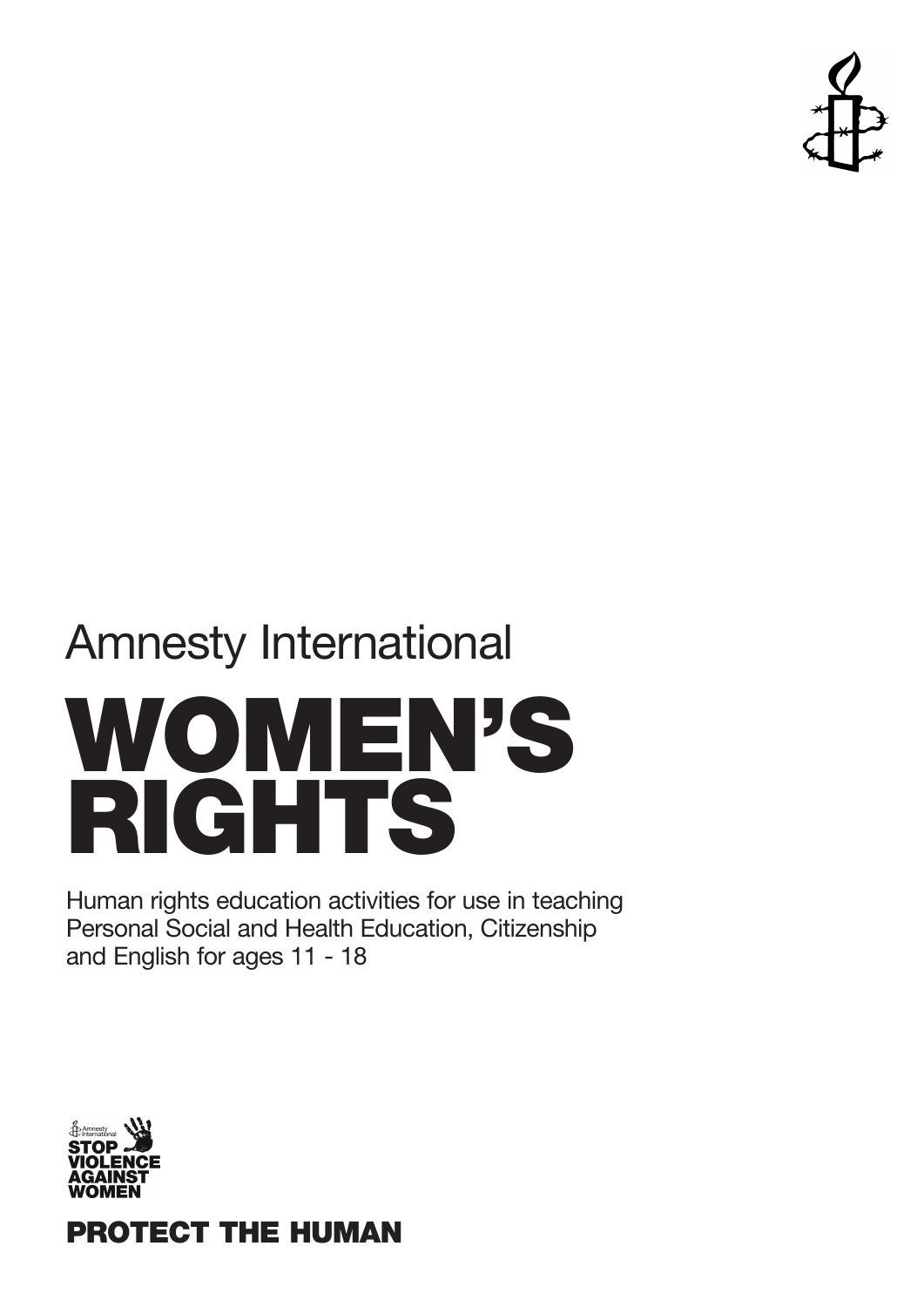# **1. GLOBAL GENDER INEQUALITY**

# **Introduction**

'Violence against women is perhaps the most shameful human rights violation, and it is perhaps the most pervasive. It knows no boundaries of geography, culture or wealth. As long as it continues, we cannot claim to be making real progress towards equality, development and peace.'

### **UN Secretary General, Kofi Annan**

All human rights issues affect women. However, women also suffer specific denial of their human rights because of their gender. The experience or threat of violence affects the lives of millions of women everywhere, cutting across boundaries of age, wealth, race, religion, sexual identity and culture. Domestic violence affects one in four women in the UK. The targeting of women in conflict and post-conflict situations is part of the 'culture of war' and violence against women is used as a military tactic.

Despite its pervasiveness this violence is not 'natural' or 'inevitable'. It is an expression of historical and cultural values and patriarchal structures – women across all societies experience role stereotyping, discrimination and violence. Under international law, states must ensure the protection of human rights of all people, without discrimination. But although progress has been made to address gender inequality, there is still a long way to go to bring about the eradication of violence against women in the UK and across the world.

Education plays a vital role in challenging the underlying stereotyping and discrimination, which fuels violence against women. This booklet is packed full of ideas for interesting lessons with background information to help students explore the issues. Undertaking the activities in this pack will also help you to fulfil the requirements of UK curricula, particularly English, Citizenship and Personal, Social and Health Education.

The set of activities in this booklet is the first of three on women and human rights. The series aims to help students to think about violence against women as a human rights issue, and to explore its causes and consequences: **Set 1. Global Gender Inequality** examines underlying factors such as gender stereotyping, global inequality and discrimination.

**Set 2. Violence Against Women** (available from January 2006), demonstrates the widespread existence of violence against women, defines the ways in which violence against women manifests and shows what must be done to prevent violence against women.

**Set 3. Claiming Women's Rights** (available from March 2006) analyses progress towards women's rights and

celebrates human rights defenders.

Each set of materials presents classroom activities with clear curriculum links and an indication of age suitability. Some activities are accompanied by an information sheet or an activity sheet for students to fill in. These may be photocopied and handed out to individual students or working groups.

In using the activities, you will need to bear in mind that some of your students may have witnessed or experienced violence against women, or other violations of human rights. Many organisations provide help and support. The BBC website provides a comprehensive list of these at www.bbc.co.uk/health/hh/links.shtml. Two of the national helplines are: **Women's Aid 24 Hour National Domestic Violence helpline** Freephone 0808 2000 247 Post PO.Box 391, Bristol, BS99 7WS www.womensaid.org.uk **ChildLine Free 24 hour helpline** 0800 1111 www.childline.org.uk

This series of materials was produced as part of Amnesty International's Stop Violence Against Women campaign. The activities are edited and updated from Freedom: Human Right Education Pack by Caroline Adams, Marietta Harrow and Dan Jones (London, 2001), Chapter 3, pp 81-105.

### **The Stop Violence Against Women campaign**

The Amnesty International global campaign to Stop Violence against Women was launched on International Women's Day in March 2004.

The campaign focuses on identifying and exposing acts of violence in the home, and in conflict and post-conflict situations globally. It calls on governments, communities and individuals to take action to prevent such acts and provide redress.

Amnesty International youth groups are actively involved in the campaign. If you would like to set up a youth group in your school, please call 020 7033 1596 or email student@amnesty.org.uk or visit www.amnesty.org.uk/education/youth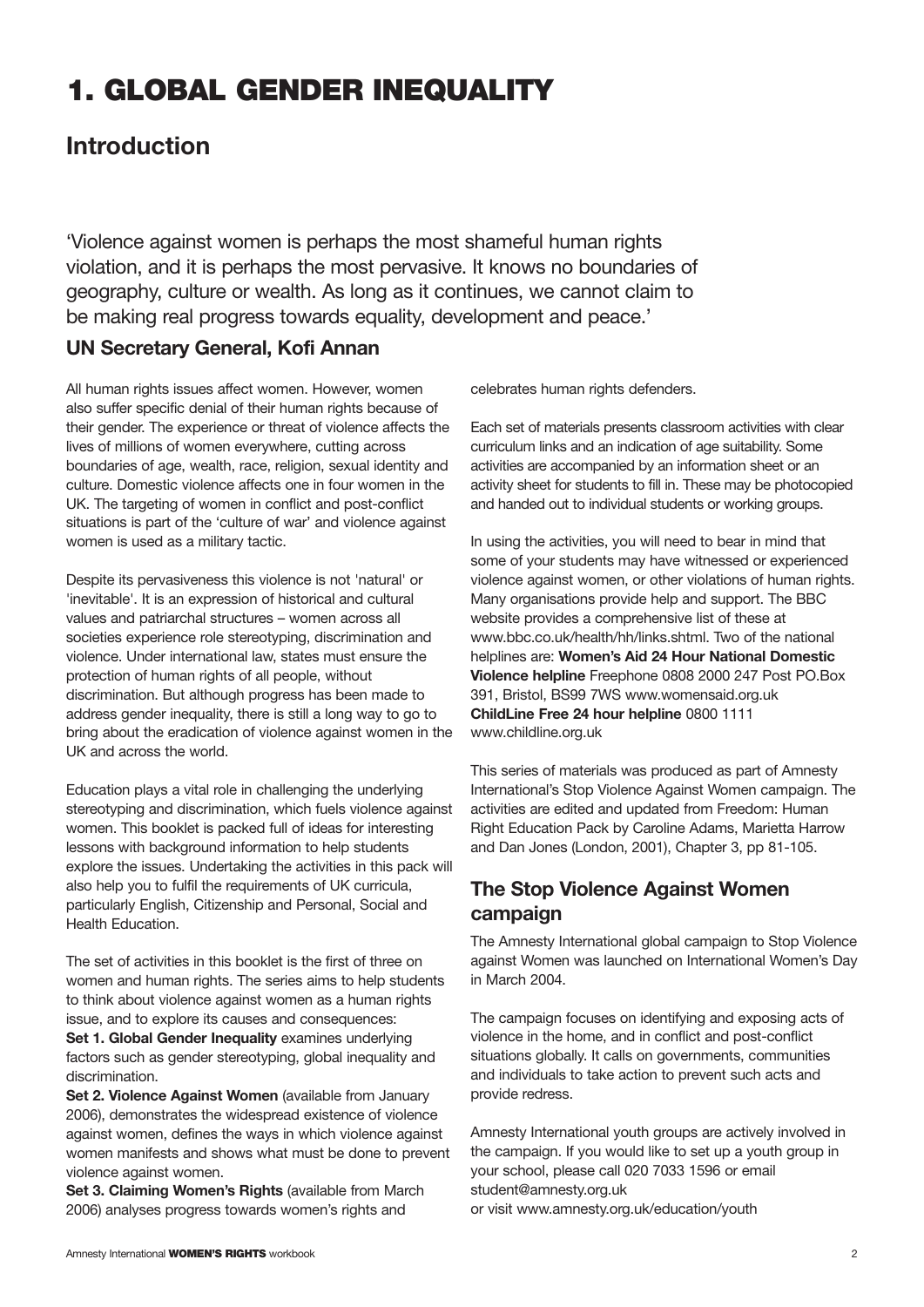# SECTION 1 **GLOBAL GENDER INEQUALITY**

The activities in this section are:

## ACTIVITY 1

# **LANGUAGE, EXPECTATIONS AND LIMITATIONS**

Age group 13-16

### ACTIVITY 2

**POWERFUL LANGUAGE**

Age group 14-18

# ACTIVITY 3

**NATURE OR NURTURE?**

Age group 13-16

### ACTIVITY 4

# **WOMEN HOLD UP HALF THE SKY** Age group 14-18

ACTIVITY 5 **GENDER AND WORK** Age group 11-16

### ACTIVITY 6

# **THE BEIJING PLATFORM FOR ACTION**

Age group 14-18

### **WANT TO GET MORE ACTIVE FOR HUMAN RIGHTS?**

If you want to participate actively in campaigning against human rights violations, Amnesty International has special programmes to suit everyone; as an individual campaigner, as part of a local, student or youth group, as part of the Urgent Action Network, as a trade union affiliate or as part of a special interest network. To get involved, contact the Activism team at **activism@amnesty.org.uk** today. Please include your full name, phone number, address and postcode if you email us; alternatively you can call the Activism Hotline on **020 7033 1675**. You can find out more at

**www.amnesty.org.uk/action/getactive** 

## **ARE YOU A MEMBER OF AMNESTY INTERNATIONAL?**

You can help Amnesty International to continue its vital work by becoming a member (only £24 for an individual, £30 for a family or £17 for senior/claimants/11-21 year-olds). Amnesty's campaigns depend on income from membership subscriptions, and as a member you will receive the Amnesty journal and can attend our annual National Conference and AGM, where you can help to shape our movement. For more information visit **www.amnesty.org.uk/jd** or contact the Supporter Care Team on **sct@amnesty.org.uk** or **020 7033 1777**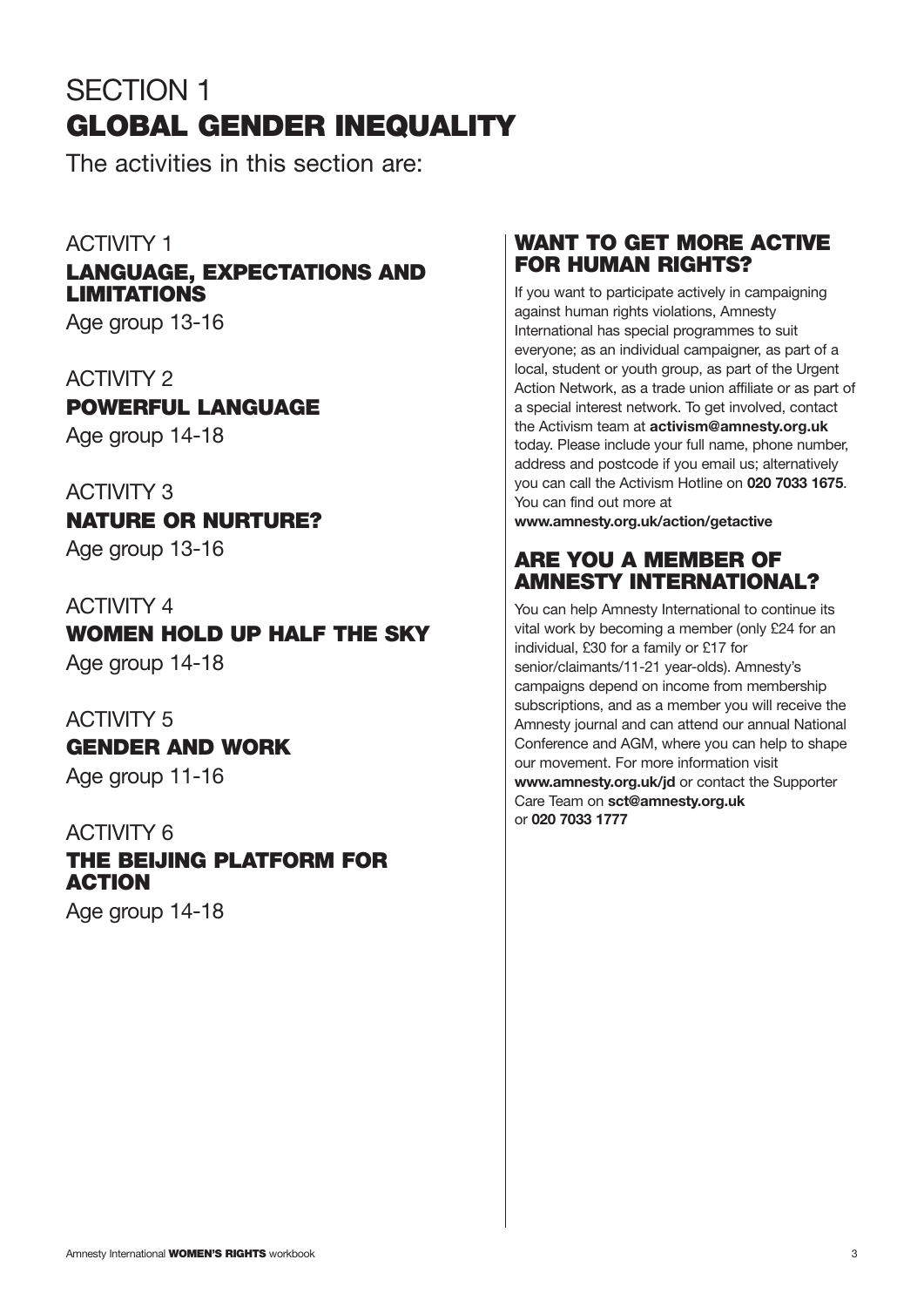# ACTIVITY 1 **LANGUAGE, EXPECTATIONS AND LIMITATIONS**

# Age group 13-16

Give individuals or pairs the activity sheet 'What do words convey?' to complete.

#### **To explore the messages, expectations and limitations that language conveys about gender roles discuss:**

- the number of negative or patronising words used to describe men and women
- what is stereotyped as masculine and feminine
- ways in which men as well as women are limited by the stereotypes
- how they think language is linked to discrimination.

#### **Ask pairs to share an experience of when they have been expected to behave, dress, talk or respond a certain way because of being male or female. They can describe:**

- Was this a usual or unusual incident?
- What happened? Who was involved?
- How did you feel and react?
- What would you like to have been different, if anything, and why?

Small groups could then make a list of ways in which gender stereotypes are promoted, e.g. through children's toys, advertising, nursery rhymes, pop songs, peer group pressure, adults' expectations. They can then come up with five suggestions, in priority order, about how such stereotyping could be avoided.

#### **Curriculum links**

#### **England**

#### **Personal Social and Health Education**

Developing good relationships and respecting the differences between people **KS3**

- 3) Pupils should be taught:
- b. about the effects of all types of stereotyping, prejudice, bullying, racism and discrimination and how to challenge them assertively.

#### **KS4**

- 3) Pupils should be taught: b. to be aware of exploitation in relationships
- c. to challenge offending behaviour, prejudice, bullying, racism and discrimination assertively and take the initiative in giving and receiving support.

#### **English**

### **KS3**

#### **Listening**

2) To listen, understand and respond critically to others, pupils should be taught to:

- a. identify the major elements of what is being said both explicitly and implicitly
- d. distinguish tone, undertone, implications and other signs of a speaker's intentions.

#### **Wales**

#### **English KS3**

- Distinguish tone, undertone, implications and other indicators of a speaker's intentions.

#### **Personal and Social Education Learning Outcomes KS3**

- Understand cultural differences and recognise expressions of prejudice and stereotyping.
- Value cultural diversity and equal opportunity.
- Be moved by injustice, exploitation and denial of human rights.

#### **KS4**

- Value cultural diversity and equal opportunity and respect

# prejudice and stereotyping. **Scotland**

the dignity of all. - Be moved by injustice. exploitation and denial of

human rights.

**Links with the new Curriculum for Excellence from the Scottish Executive** Pupils should become Responsible Citizens with respect for others and ability to: Develop informed, ethical views of complex issues.

- Recognise and know how to challenge expressions of

### **Northern Ireland**

#### **Learning for Life and Work: Local and Global Citizenship Strand**

Young people should have opportunities to:

- Investigate how and why conflict, including prejudice, stereotyping, sectarianism, racism may arise in the community

- Explore how inequalities can arise in society including how and why some people may experience inequality or discrimination on the basis of their group identity.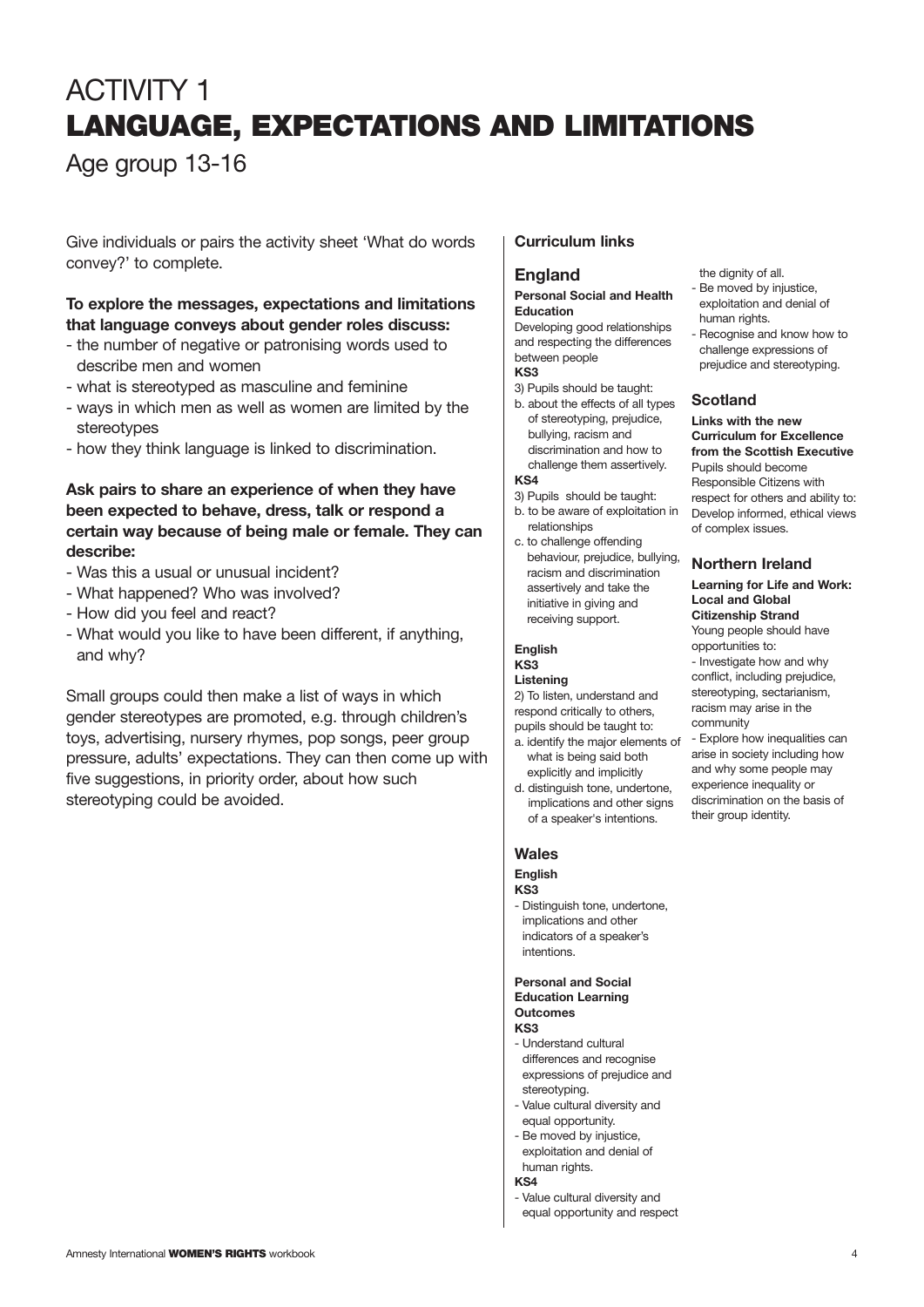# ACTIVITY SHEET **WHAT DO WORDS CONVEY?**

# For use with Activity 1: **Language, expectations and limitations**

**1. Look at each word and quickly write down 'M' or 'F' next to the word according to whether you think it is a more masculine or feminine word. Add other words you can think of which strike you as being masculine or feminine.**

| Water         | Glass   |
|---------------|---------|
| Stone         | Machine |
| <b>Bullet</b> | Willow  |
| Oak           | Pillow  |

**2. Think of some words which are used to describe men and women and write them below. Put a plus or minus sign next to them to indicate whether they are positive or negative (or patronising):**

| Men as food                                                                  | Women as food                 |  |
|------------------------------------------------------------------------------|-------------------------------|--|
| Men talking eg debate                                                        | Women talking eg gossip       |  |
| Men as animals                                                               | Women as animals              |  |
| Men who are sexually active                                                  | Women who are sexually active |  |
| 3. Write down images and words commonly associated with the following words: |                               |  |
| Masculine                                                                    | Feminine                      |  |
|                                                                              |                               |  |

Bachelor **Feminist** 

Spinster Mistress

**4. List as many words and phrases as you can think of in which the word 'man' is used. Find an equivalent word or phrase which includes women, eg** *manning/staffing*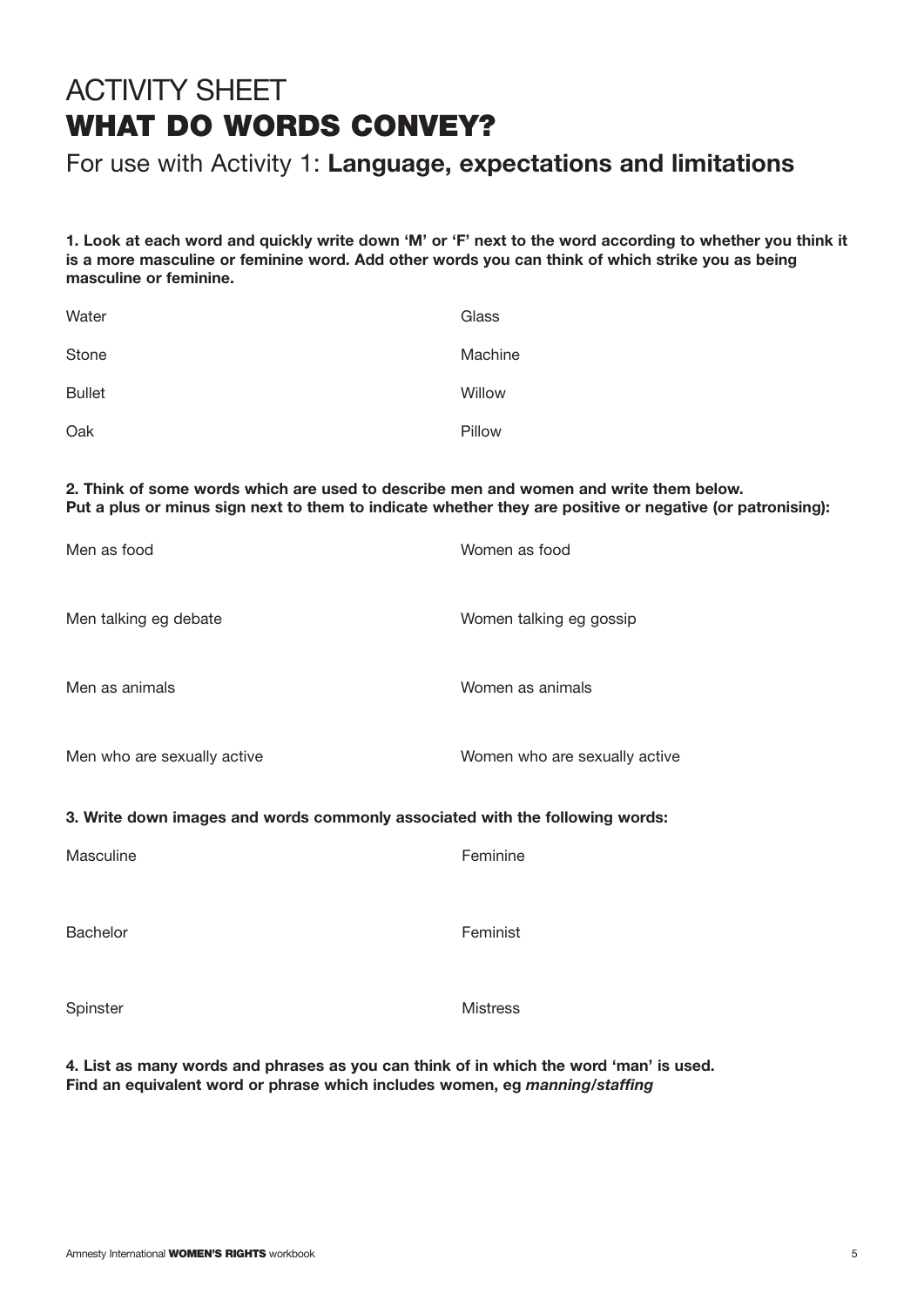# ACTIVITY 2 **POWERFUL LANGUAGE**

Age group 14-18

This is a challenging activity; you will need to decide whether it is appropriate for your students, and whether you'd like to do it over more than one lesson.

#### **Ask students to go to different corners of the room according to whether they agree or disagree that: 'Sticks and stones may break my bones but words can never hurt me.' Ask them to share their views and experiences with someone in the opposite corner.**

#### **As a whole class, discuss:**

- Can language be violent?
- Can language be used to 'keep people in their place', to oppress people, to create high or low expectations and unequal opportunities?

**Ask small groups to list all the words commonly used as terms of insult or abuse. They can then sort these expressions into categories eg words that refer to: girls and women (and women's sexuality); men (noticing words which are used to insult boys and men by comparing them to girls, gay men, etc); black people; disabled people; other groups.** 

#### **They can then discuss:**

- Which groupings of insults are the largest?
- Do insults include white, middle-class, heterosexual, nondisabled men? Why? Or why not?
- What do words of insult about gender, race, sexual orientation and disability (and any other groups that have come up) tell us about individual power and institutionalised power?
- What messages do the insults send out to girls and boys about how to be and act?
- Can the group think of ways in which people who have been, or are, oppressed by language, have created their own positive language about themselves?

Groups could improvise responding to a real situation where language is used to oppress with examples from their own experience. They can experiment with different ways of challenging the abuse.

Older students could research and write an essay on Simone de Beauvoir's statement: 'Language is inherited from a masculine society. It contains many male prejudices.'

#### **Curriculum links**

#### **England**

#### **Personal Social and Health Education KS4**

- 3) Pupils should be taught: c. to challenge offending
- behaviour, prejudice, bullying, racism and discrimination assertively and take the initiative in giving and receiving support.

#### **English**

#### **KS4**

3) To participate effectively as members of different groups, pupils should be taught to:

- a. make different types of contributions to groups, adapting their speech to their listeners and the activity
- b. take different views into account and modify their own views in the light of what others say.

#### **Wales**

#### **Personal and Social Education Learning Outcomes KS4**

- Value cultural diversity and equal opportunity and respect the dignity of all
- Recognise and know how to challenge expressions of prejudice and stereotyping

#### **English**

- Understand that there are ways of negotiating concensus and agreeing to differ

#### **Scotland**

**Links to new Curriculum for Excellence from the Scottish Executive:** Pupils should become: Effective contributors who are able to: - Communicate in different

ways and in different settings Responsible citizens with respect for others.

# **Northern Ireland**

#### **Learning for Life and Work: Local and Global Citizenship Strand**

Young People should have opportunities to:

- Investigate how and why conflict, including prejudice, stereotyping, sectarianism, racism may arise in the community.

- Explore how inequalities can arise in society including how and why some people may experience inequality or discrimination on the basis of their group identity.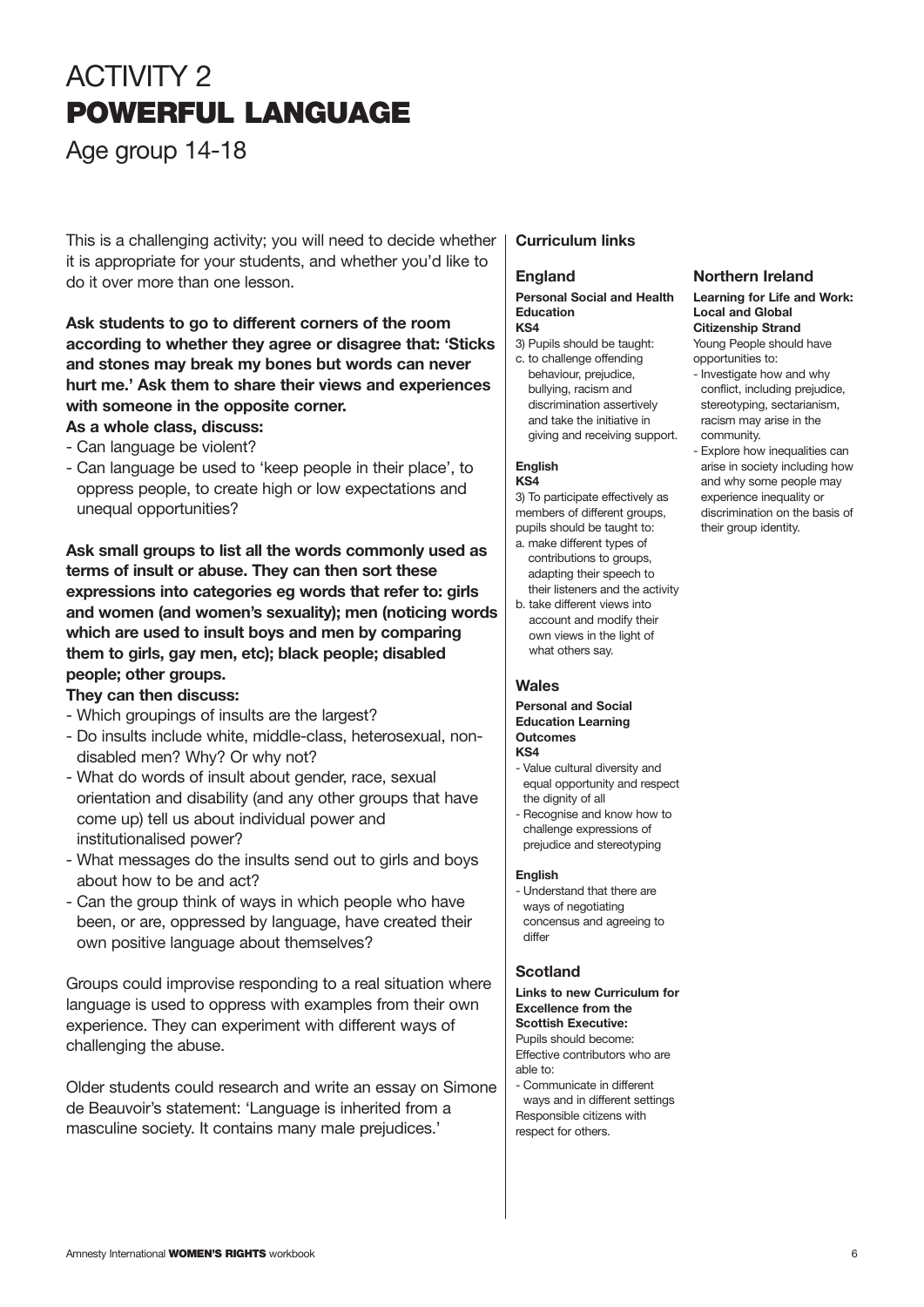# ACTIVITY 3 **NATURE OR NURTURE?**

Age suitability 13-16

Explain the terms gender, sex, socialisation and gender inequality to students:

Gender refers to psychological, social, and cultural differences between women and men. Sex refers to biological differences between women and men. Although biological differences contribute to our understanding of gender differences, another route is studying the gender socialisation (the learning of gender roles through socialisation and interaction with others). Gender inequality is the inequality between men and women in terms of wealth, income, and status. **Gender inequalities** occur in social institutions such as the workplace, family, and educational systems.

(definitions from: www.wwnorton.com/giddens4/chapters/ chapter10/welcome.htm)

**Devise some statements around the issue and ask students to move to a different corner of the room according to whether they strongly or mildly agree or disagree. They can then discuss differences of opinion and move if they are persuaded by another person's viewpoint. Example statements:**

- Boys are stronger than girls
- Hormones cause boys and girls to behave differently
- Women are better at caring for children
- A bad insult to a boy is to call him a 'girl'
- Boys are not expected to be sensitive
- Girls are just as competitive as boys

#### **Older students could research gender inequality and hold a debate on the opposing statements:**

- 'This house believes that gender inequality is a natural consequence of biological differences and will always exist'
- 'This house believes that gender inequality is rooted in attitudes, society and culture and with effort, can be eliminated'

#### **Curriculum links**

#### **England**

**Personal Social and Health Education Developing good relationships and respecting the differences between people**

- **KS3**
- 3) Pupils should be taught: a. about the effects of all types of stereotyping, prejudice,
- bullying, racism and discrimination and how to challenge them assertively **KS4**

- 3) Pupils should be taught:
- c. to challenge offending behaviour, prejudice, bullying, racism and discrimination assertively and take the initiative in giving and receiving support
- d. to work cooperatively with a range of people who are different from themselves

#### **English KS3 and KS4**

# **Listening**

2) To listen, understand and respond critically to others,

- pupils should be taught to: a. identify the major elements of what is being said both explicitly and implicitly
- d. distinguish tone, undertone, implications and other signs
- of a speaker's intentions 3) To participate effectively as
- members of different groups,
- pupils should be taught to: a. make different types of
- contributions to groups, adapting their speech to their listeners and the activity
- b. take different views into account and modify their own views in the light of what others say

#### **Wales**

#### **Personal and Social Education Learning Outcomes KS3**

- Understand cultural differences and recognise expressions of prejudice and stereotyping
- Value cultural diversity and equal opportunity

#### **KS4**

- Value cultural diversity and equal opportunity and respect the dignity of all
- Recognise and know how to challenge expressions of prejudice and stereotyping

#### **English**

#### **KS3**

- Distinguish tone, undertone, implications and other indicators of a speaker's intentions
- Take different views into account in discussions

#### **KS4**

- Understand that there are ways of negotiating concensus and agreeing to differ

#### **Scotland**

#### **Links to new Curriculum for Excellence from the Scottish Executive:**

#### **Pupils should become:** Effective Contributors who are able to:

- Communicate in different
- ways and in different settings - Apply critical thinking in new contexts

#### **Responsible Citizens**  With:

- Respect for others
- **Who are able to:**
- Understand different beliefs and cultures
- Make informed choices and decisions

#### **Northern Ireland**

**Learning for Life and Work: Local and Global Citizenship Strand**

#### **Young People should have opportunities to:**

- Investigate how and why conflict, including prejudice, stereotyping, sectarianism, racism may arise in the community.
- Explore how inequalities can arise in society including how and why some people may experience inequality or discrimination on the basis of their group identity
- Investigate an issue from a range of viewpoints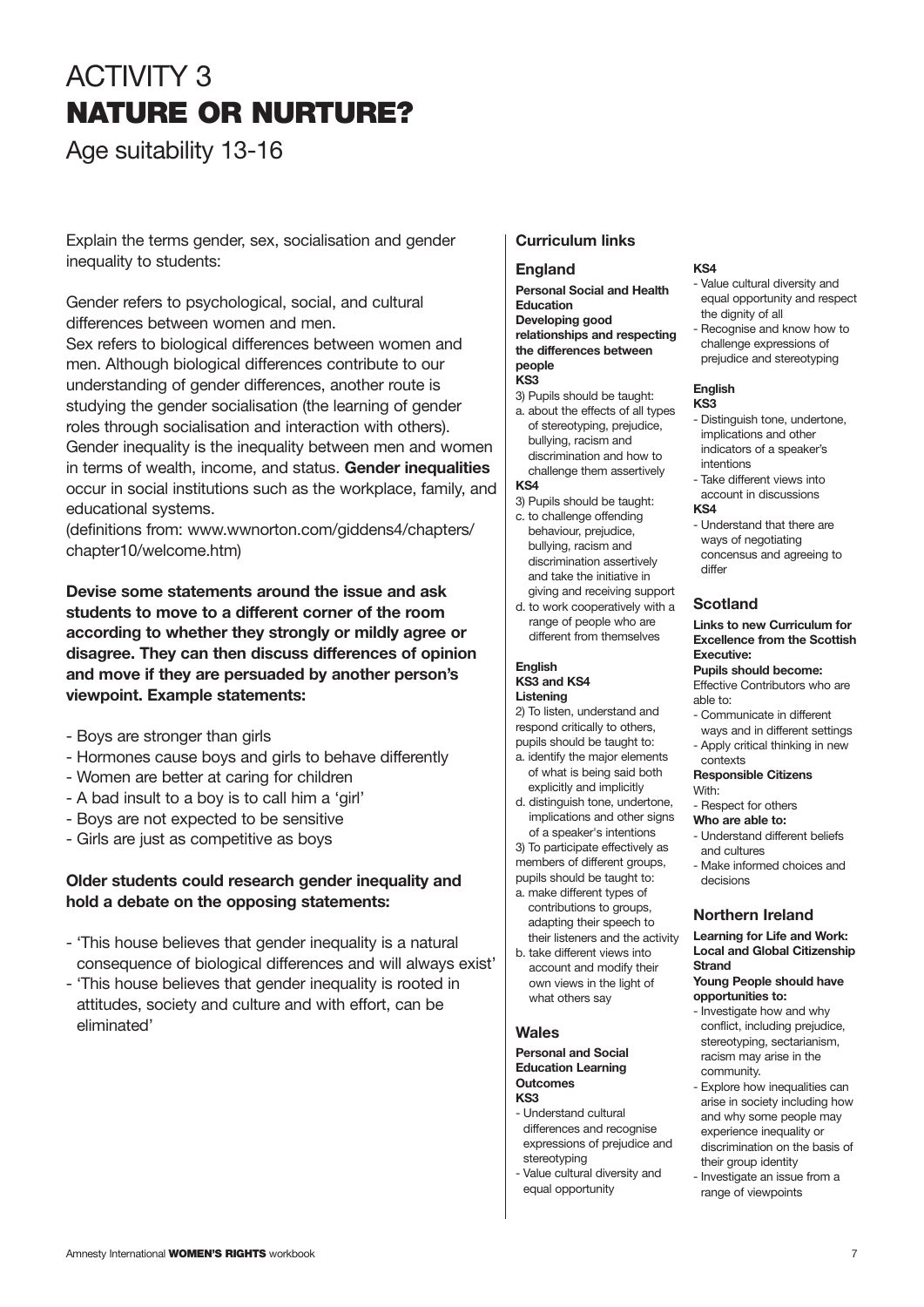# ACTIVITY 4 **WOMEN HOLD UP HALF THE SKY**

Age suitability 14-18

'Women hold up half the sky', is an ancient Chinese saying, meaning that women are equal partners to men.

**Ask small groups to read the information sheet Global Gender Inequality, then to identify which factors are a** *cause* **of gender inequality, which are a** *consequence* **of gender inequality and which are both a cause and a consequence. Which facts surprised the group most and why?**

Students can select one of the factors to research and report back on eg decision-making; health; literacy and education; poverty and economic power, legislation that discriminates against women.

- How does this inequality affect women's lives?
- How is it similar or different across the world?
- How might each inequality be eradicated?

#### **Groups design posters about eradicating inequality from a baby girl's birth through her life (using their own ideas and actual initiatives).**

The posters can be based on research into global and local situations.

#### **Useful websites**

(see also Further Activities below) www.wedo.org www.un.org/womenwatch/index.html www.unifem.org

#### **Further activities**

- What are the facts and figures about women in their local area? What proportion of local councillors are women? Senior managers and professionals? Unemployed people? Part-time and low-paid workers?
- 'In no society do women enjoy the same opportunities as men.' Write an article for a magazine which explores this statement.
- In 2005 19.8% of British MPs elected were women. Forty out of 184 other countries listed by the International Parliamentary Union have a higher percentage of women MPs and Rwanda has the highest at 49%. Investigate the reasons why Rwanda might have the highest percentage. Find out and report back on two other countries from the Inter Parliamentary Union and Women and Equality Unit web pages: www.ipu.org/iss-e/women.htm. www.womenandequalityunit.gov.uk/public\_life/parliament.htm
- Research the United Nations Millenium Development Goals, adopted September 2000 at: www.developmentgoals.org

#### **Curriculum links**

#### **England**

**Citizenship Knowledge and understanding: KS4**

- a. The legal and human rights and responsibilities underpinning society and how they relate to citizens, including the role and operation of the criminal and civil justice systems
- b. the origins and implications of the diverse national, regional, religious and ethnic identities in the United Kingdom and the need for mutual respect and understanding

#### **Developing skills of enquiry and communication KS4**

a. research a topical political, spiritual, moral, social or cultural issue, problem or event by analysing information from different sources, including ICT-based sources, showing an awareness of the use and abuse of statistics

#### **English**

#### **KS 4 Printed and ICT-based information texts**

4) To develop their reading of print and ICT-based information texts, pupils should be taught to:

- a. select, compare and synthesise information from different texts
- b. evaluate how information is presented
- c. sift the relevant from the irrelevant, and distinguish between fact and opinion, bias and objectivity

#### **Wales**

#### **English**

**KS4**  Read non-literary texts in order  $t^{\circ}$ 

- Summarise information
- Select and allocate material from a range of sources and make cross-references

#### **Local and Global Citizenship Strand Young People should have**

**Northern Ireland Learning for Life and Work:**

**Pupils should become effective contributors**  Who are able to:

- Communicate in different ways and in different settings - Apply critical thinking in new

**opportunities to:** Explore how inequalities can arise in society including how and why some people may

experience inequality or discrimination on the basis of their group identity Research and manage information effectively

#### **Scotland Links to new Curriculum for Excellence from the Scottish Executive**

contexts - Solve problems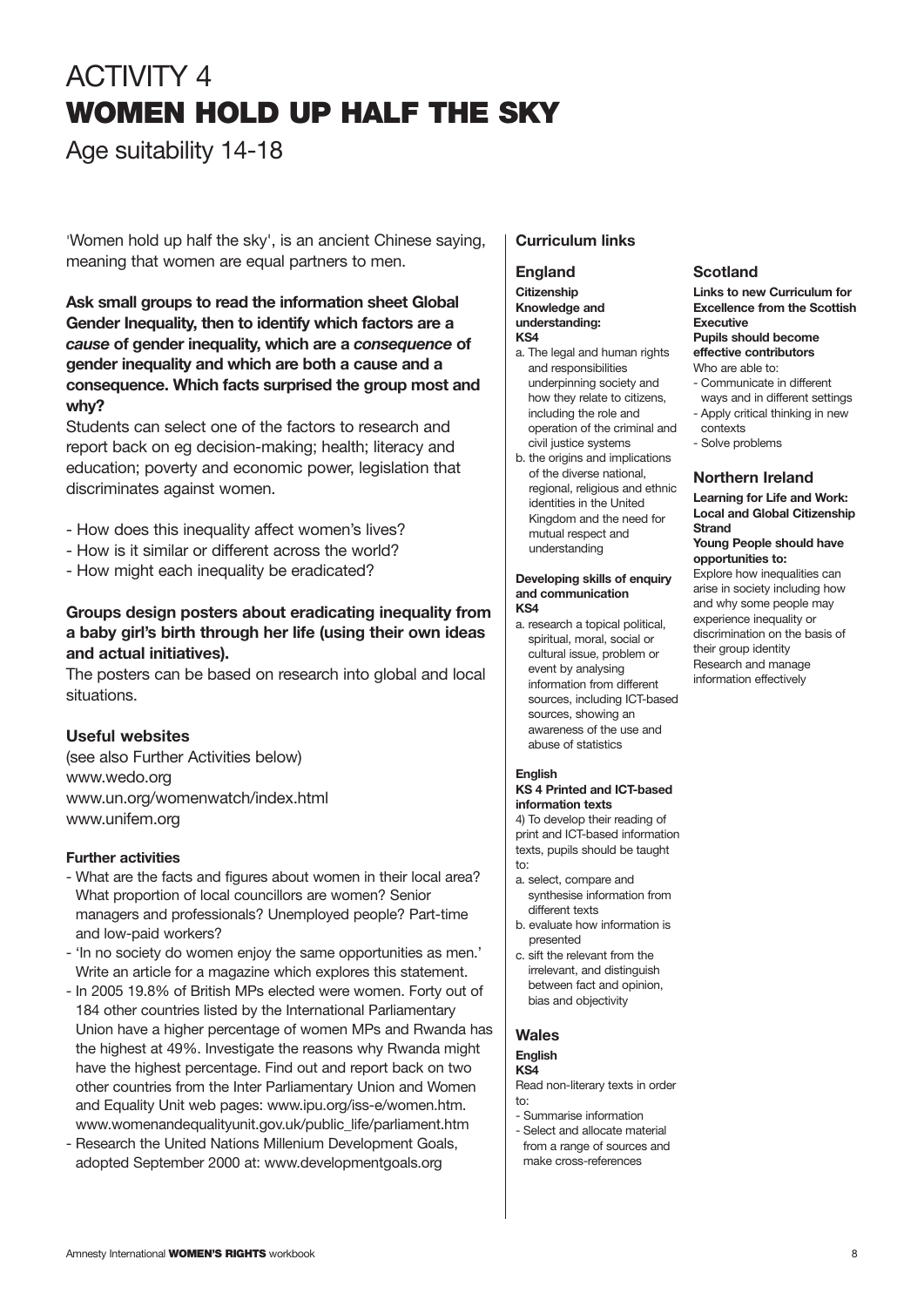# INFORMATION SHEET **GENDER INEQUALITY**

For use with Activity 4: **Women hold up half the sky**

Women are half the world's population, yet they do two-thirds of the world's work, earn one-tenth of the world's income, and own less than one per cent of the world's property. They are among the poorest of the world's poor.

**Barber B Conable Jr, President of World Bank** at annual meeting of World Bank and International Monetary Fund 1986

**Richard H. Robbins**, *Global Problems and the Culture of Capitalism*, Allyn and Bacon, 1999, p354

Gender inequality starts early and keeps women at a disadvantage throughout their lives. In some countries, infant girls are less likely to survive than infant boys because their parents favour the boys and neglect the girls – even though biologically, infant girls should survive in greater numbers. Girls are more likely to drop out of school and to receive less education than boys because of discrimination, education expenses, and household duties.

In 1995, governments around the world signed the Beijing Platform For Action, promising to take specific action to prevent discrimination against women. Yet today, more than 40 countries have laws which discriminate against women and treat them as second-class citizens. In many countries, women are subjected to violence, which the government does nothing to stop because their laws approve practices like 'honour' killings, (where a woman is killed by a family member if she does something which is thought to bring shame on the family), marital rape and wife beating. In several countries laws make it more difficult for a woman to be independent because they restrict women's property, employment and citizenship rights.

- Out of 1.3 billion people in the world living in absolute poverty, over 70 per cent are women.
- At the present rate of progress, it will take 450 years before women reach equality with men as senior managers.
- Women hold less than 5 per cent of the top positions in international organisations like the United Nations and the European Union.
- Of the 150 million children in the world aged 6-11 who do not attend school, over 90 million are girls. Of 876 million illiterate people over 15 years in the world, two-thirds are women.
- Worldwide, women's wages are 30-40 per cent lower than those of men doing comparable work.
- Average hourly earnings for women working full-time are 18% lower than for men working full-time in the UK, and for women working part-time, hourly earnings are 40% lower.
- In 2005 there were 42,832 MPs in the world. 15.7 per cent are women. Only around 6 per cent of government ministers worldwide are women.
- 500,000 women die each year from causes related to pregnancy and childbirth.
- In the 15-40 age bracket, 75 per cent more women die than men.
- Some 201 million women, most of them in developing countries, still have no access to contraceptive services. Meeting their needs would prevent an estimated 23 million unplanned births, and 1.4 million infant deaths.

**Sources:** Women Human Rights Net 2005; Human Development Report UNDP 2004; Inter-Parliamentary Union 2005; Womenwatch, UN Division for the Advancement of Women 2005; Assessing Progress on Gender Equality, World Bank 2005; UNFPA 2004; Equality Now 2005 www.equalitynow.org/ United Nations Millenium Development Goals, 2000; Equal Opportunities Commission UK 2005.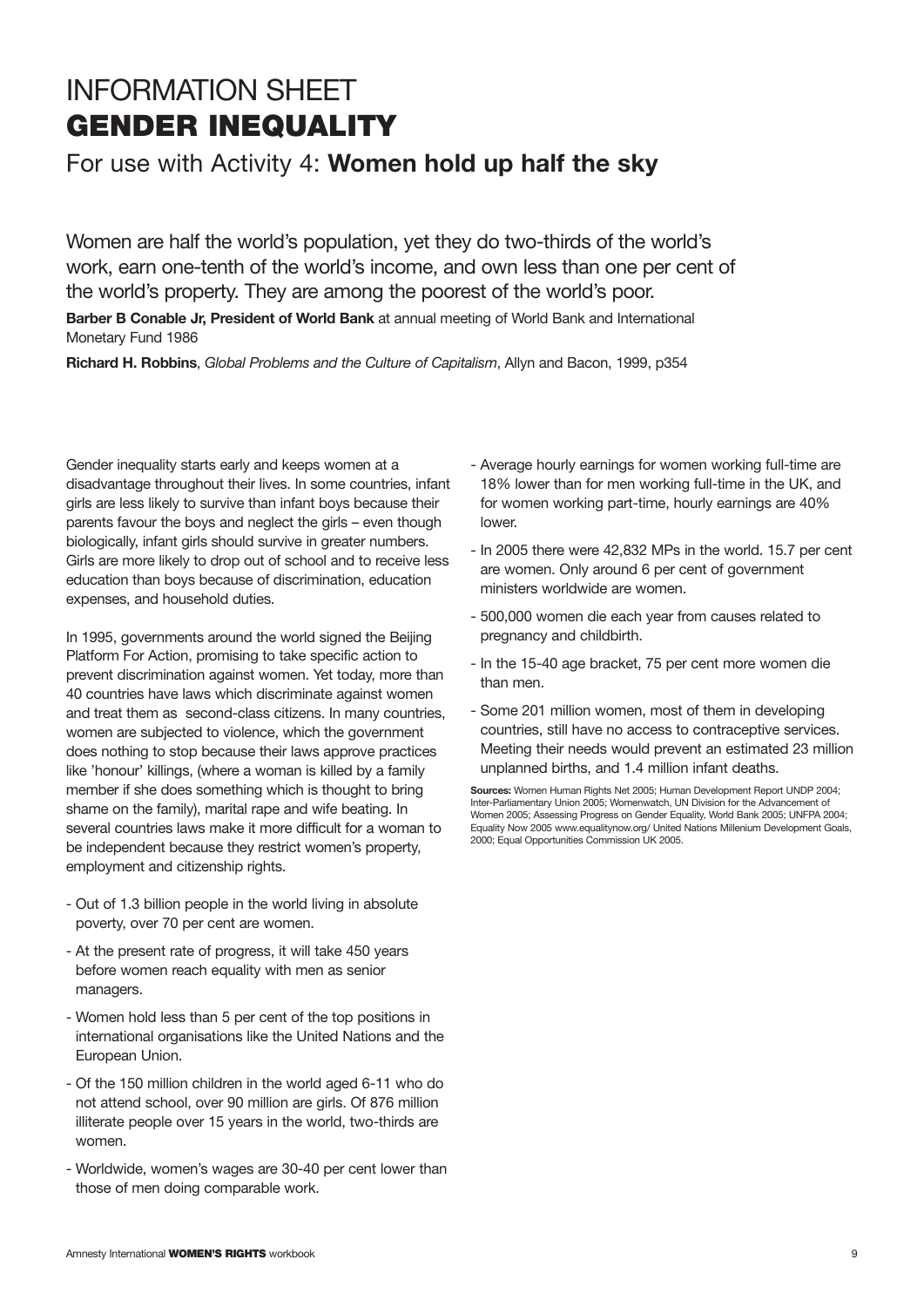# ACTIVITY 5 **GENDER AND WORK**

Age suitability 11-16

Give out the fact sheet *Does she work?* Ask groups to come up with some suggestions about why 'women's' and 'men's' work are seen in different ways.

Organise a housework survey. Get students to make a list of the main household chores which need doing. Devise a questionnaire to find out who undertakes these tasks in the home, whether that person is also working outside of the home, and how long each task takes per week. Students can either conduct their own research at home, or can interview other school students. (Be sensitive here about different types of situation in which students may be living.) Students can make graphs or charts of their findings, showing the gender breakdown of the various chores and the time they take to do.

#### **This exercise can lead onto discussion of the following questions:**

- Is work in the home evenly shared out among family members?
- What would be a fair way to share out chores in the home?
- Should work responsibilities outside the home be taken into account?

#### **Curriculum links**

#### **England**

**Personal Social and Health Education Developing good relationships and respecting the differences between people**

#### **KS3**

3) Pupils should be taught: b. about the effects of all types of stereotyping, prejudice, bullying, racism and discrimination and how to

challenge them assertively **KS4** 3) Pupils should be taught:

c. to challenge offending behaviour, prejudice, bullying, racism and discrimination assertively and take the initiative in giving and receiving support

#### **Citizenship**

**Developing skills of enquiry and communication KS4**

a. research a topical political, spiritual, moral, social or cultural issue, problem or event by analysing information from different sources, including ICT-based sources, showing an awareness of the use and abuse of statistics

#### **Wales**

**Personal and Social Education Learning Outcomes KS3**

Understand cultural differences and recognise expressions of prejudice and stereotyping **KS4**

- Value cultural diversity and equal opportunity and respect the dignity of all
- Recognise and know how to challenge expressions of prejudice and stereotyping

#### **Scotland**

#### **Links to new Curriculum for Excellence from the Scottish Executive**

Pupils should become

- responsible citizens with: - Respect for others
- Commitment to participate

responsibly in political, economic and, social and cultural life.

#### **Northern Ireland**

#### **Learning for Life and Work: Local and Global Citizenship Strand**

Young People should have opportunities to:

- Explore how inequalities can arise in society including how and why some people may experience inequality or discrimination on the basis of their group identity
- Investigate an issue from a range of viewpoints and suggest action that might be taken to improve or resolve the situation